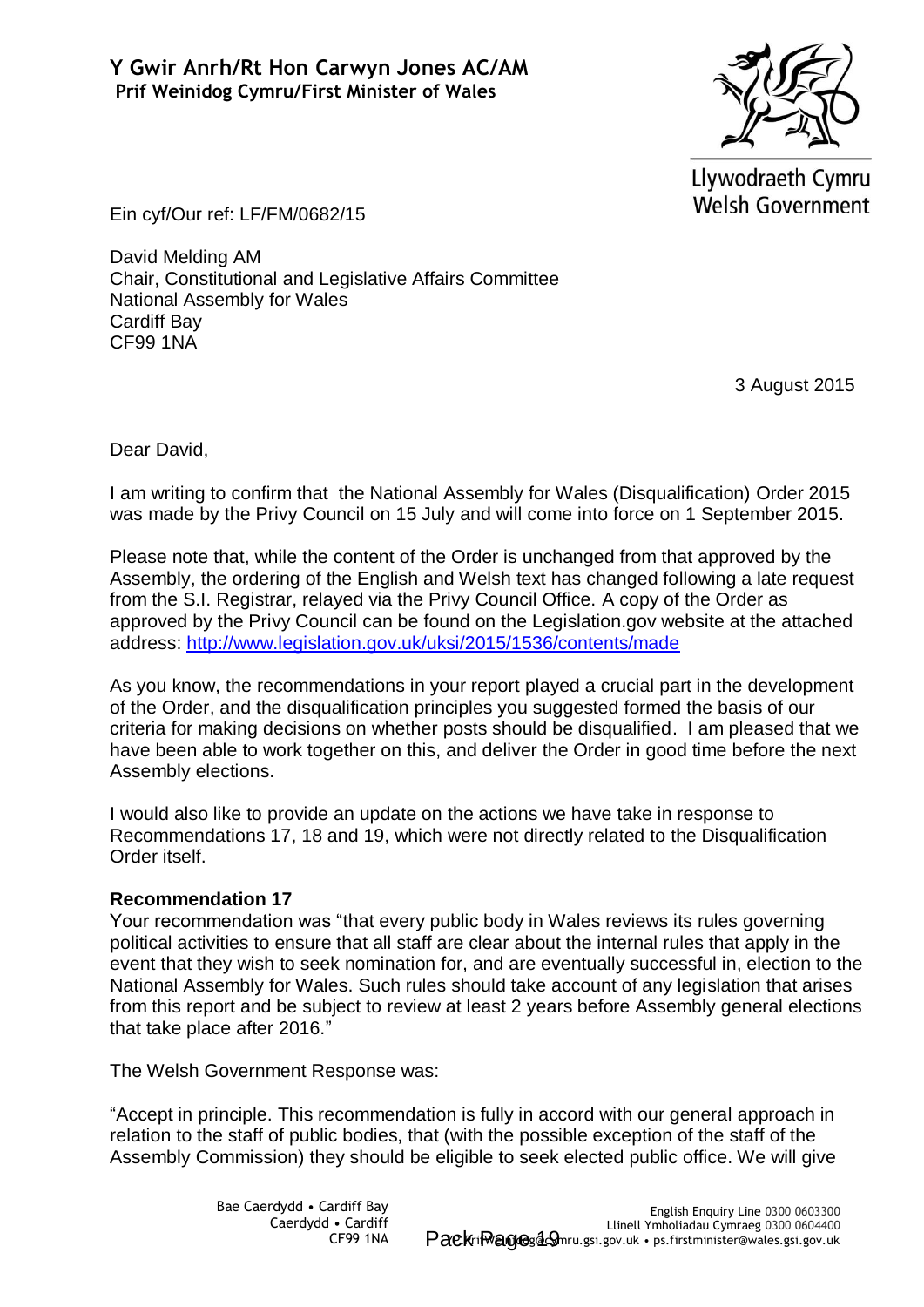further consideration to how this recommendation should be communicated to, and given effect by, Welsh public bodies. '

# Action taken

The Welsh Government is writing to the Chief Executives of all Welsh Government Sponsored Bodies to highlight the action they may need to take to ensure their staff are aware if their posts are disqualifying offices under the Disqualification Order; and, for staff whose posts are not disqualifying offices, the action they may need to take to ensure there is a coherent internal policy on political activity and what arrangements would apply to a member of staff who wishes to stand for election to the Assembly.

# **Recommendation 18**

You recommended "that the Welsh Government reviews the terms of appointment and guidance it gives to appointees, sponsored bodies and other relevant bodies regarding political activity."

The Welsh Government Response was: "Accept."

## Action taken

Welsh Government officials have reviewed the current terms of appointment and guidance documents. We considered it was important that the terms of appointment and guidance for candidates should do two things: (1) inform candidates/ appointees that taking up the office in question would disqualify them from Assembly membership, if the post is a disqualifying post under the Order; and (2) if the post itself is not a disqualifying post, that the terms of appointment include a section dealing with political activity on the part of the appointee, and explaining they may be required to resign if they do engage in political activity or wish to stand for election. We found that both these aspects are covered in the standard letters of appointment and public appointments guidance documents given to candidates, for all appointments dealt with by Ministers. I am therefore content that we have arrangements in place to deal with political activity by those appointed through a Welsh Government public appointment process, and to ensure those appointed are made aware of these arrangements.

## **Recommendation 19**

You recommended "that the Electoral Commission reviews its existing guidance on disqualification from membership of the National Assembly for Wales to ensure it is comprehensive and covers all of the relevant policy issues and legislation that apply."

## The Welsh Government Response was:

"This is a matter for the Electoral Commission, but as noted in paragraph 12 above, the Welsh Government intends to produce a comprehensive, non-statutory, list of all of the disqualifying provisions of which we are aware, from whatever source, and make it publicly available to parties and potential candidates; and we will work with the Electoral Commission as necessary on this. "

## Action taken

Welsh Government officials are working with the Electoral Commission to produce a comprehensive list of disqualifying provisions. We agree with the Electoral Commission that it would be appropriate for the list to be published as part of the Electoral Commission guidance to candidates.

I hope you have found this update useful. So far as I am aware, there are no other outstanding recommendations for the Welsh Government, apart from those relating to creating two categories of disqualifying office, which we cannot take forward with our current Order-making powers. However, we will return to those recommendations when powers Pack Page 20